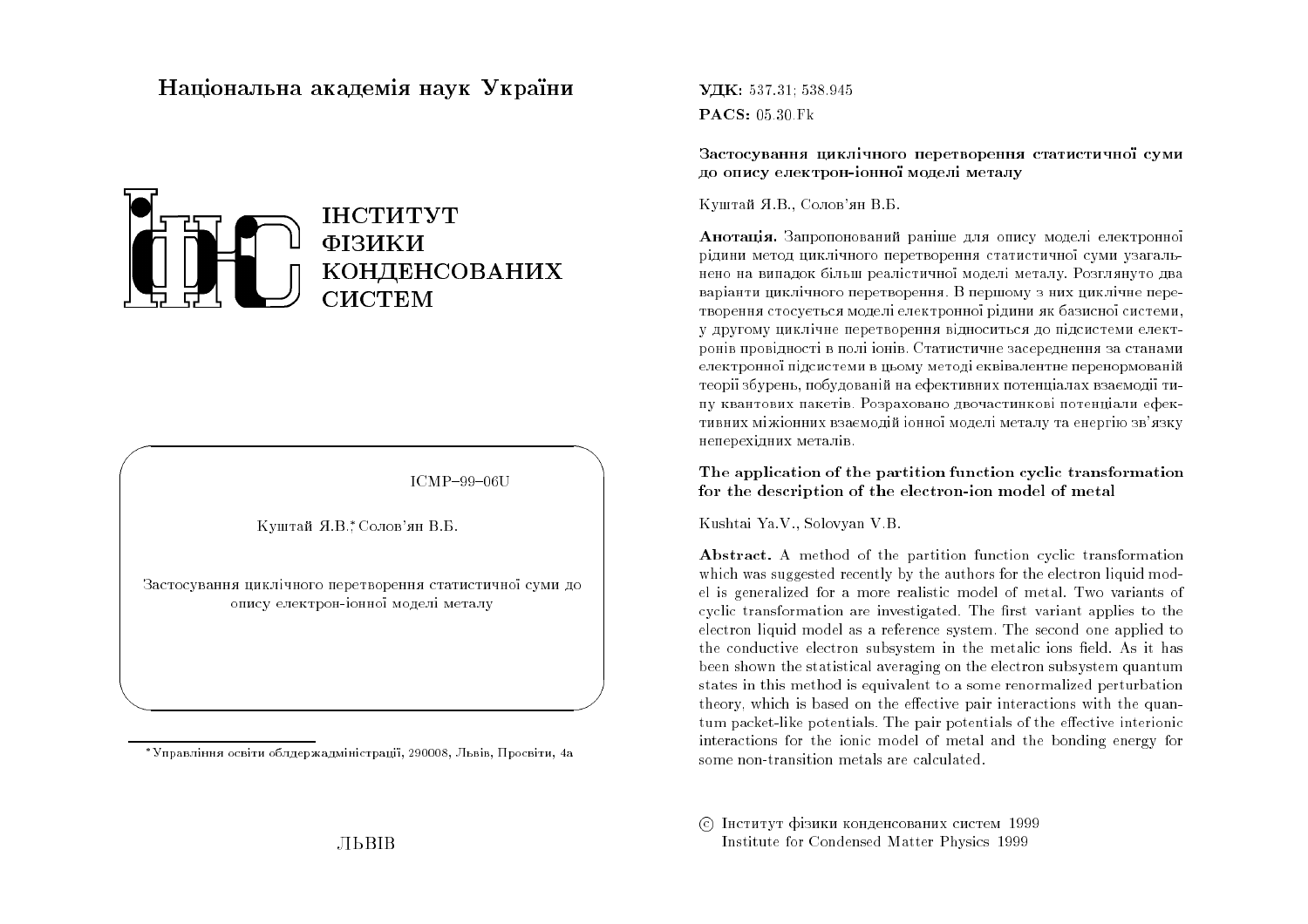#### 1. Вступ

В роботі [1] запропоновано метод дослідження сильно неідеальних однорідних фермі-систем, що грунтується на циклічному перетворенні статистичної суми у великому канонічному ансамблі

$$
Z(\mu) = \mathrm{Sp}\{\exp[-\beta(\hat{H} - \mu \hat{N})]\}.
$$
 (1)

 $\mathop{\rm Tyr}\nolimits \beta$  – обернена температура,  $\mu$  - змінна хімічного потенціалу,  $\hat{H} = \hat{A}$  $\hat{H}_0 + \hat{V}$ , де  $\hat{H}_0$  – оператор кінетичної енергії,  $\hat{V}$  – оператор локальної двочастинкової взаємодії. За допомогою ермітового оператора  $\hat{W}$ ,  $\hat{W}$ який комутує з операторами числа частинок  $\hat N$  та енергії взаємодії  $\hat{V}$ , виконується циклічне перетворення шпура  $[1,\,2]$ 

$$
Z(\mu) = \text{Sp}\{\exp(-\hat{W}) \exp[-\beta(\hat{H} - \mu \hat{N})] \exp(\hat{W})\} =
$$
  
= 
$$
\text{Sp}\left\{\exp[-\beta(\hat{H} - \mu \hat{N} + \hat{K}(w) + \hat{L}(w))]\right\},
$$
 (2)

$$
\hat{K}(w) = [\hat{H}_0, \hat{W}]_-\, , \quad \hat{L}(w) = \frac{1}{2} [ [\hat{H}_0, \hat{W}]_-, \hat{W}]_-\, .
$$

Якщо підібрати  $\hat{W}$  таким чином, щоб оператор

$$
\hat{V} + \hat{L}(w) \tag{3}
$$

комутував із операторами  $\hat{H}_0$  та  $\hat{K}(w)$ , тоді статистичну суму можемо записати у такому вигл*я*ді:

$$
Z(\mu) = \text{Sp}\{\exp[-\beta(\hat{V} + \hat{L}(w))] \times \times \exp[-\beta(\hat{H}_0 - \mu \hat{N} + \hat{K}(w))]\}.
$$
\n(4)

В роботі [1] показано, що у випадку моделі електронної рідини оператор  $\hat{W}$  має таку структуру:

$$
\hat{W} = \sum_{n\geq 2} \hat{W}_n(\mu) ,
$$
\n
$$
\hat{W}_n(\mu) = (n!)^{-1} V^{1-n} \sum_{\mathbf{q}_1,\dots,\mathbf{q}_n} \nu_n(\mathbf{q}_1,\dots,\mathbf{q}_n) \times \qquad (5)
$$
\n
$$
\times \delta_{\mathbf{q}_1 + \dots + \mathbf{q}_{n},0} \hat{I}_n(\mathbf{q}_1,\dots,\mathbf{q}_n),
$$

де коефіцієнти  $\nu_n(\mathbf{q}_1, \dots, \mathbf{q}_n)$  задовільняють системі нелінійних інтегральних рівнянь<sub>;</sub>

$$
\hat{I}_n(\mathbf{q}_1, ..., \mathbf{q}_n) = \sum_{\mathbf{k}_1, ..., \mathbf{k}_n} \sum_{s_1, ..., s_n} a^+_{\mathbf{k}_1 + \mathbf{q}_1, s_1} ... a^+_{\mathbf{k}_n + \mathbf{q}_n, s_n} a_{\mathbf{k}_n, s_n} ... a_{\mathbf{k}_1, s_1}.
$$
\n(6)

Як випливає з явного вигляду оператора  $\hat{L}(w)$ 

$$
-\beta[\hat{V} + \hat{L}(w)] = \hat{N}^{2}\nu_{1}N^{-1}(\mu) = \hat{N}^{2}\beta\nu_{0}V^{-1},
$$
  
\n
$$
\nu_{0} = V^{-1}\sum_{\mathbf{q}\neq 0} \epsilon_{\mathbf{q}}\nu_{2}^{2}(\mathbf{q}, -\mathbf{q}).
$$
\n(7)

Модельну систему, яка описується статистичним оператором

$$
\hat{P}_{\rm B} = \exp\{\beta \hat{N}^2 V^{-1} \nu_0 - \beta [\hat{H}_0 - \mu \hat{N}] \}, \qquad (8)
$$

будемо використовувати як базисну при розрахунку  $Z(\mu)$ . Використавши зображення взаємодії у  $\left( 4\right) ,$  одержимо такий вираз для статистичної суми:

$$
Z(\mu) = Z_{\rm B}(\mu) \langle \hat{S} \rangle_{\rm B} ,
$$
  

$$
\hat{S} = T \exp \{-\int_{0}^{\beta} d\beta' e^{\beta'(\hat{H}_{0} - \mu \hat{N})} \hat{K}(w) e^{-\beta'(\hat{H}_{0} - \mu \hat{N})} \} .
$$
<sup>(9)</sup>

Ty<sub>T</sub>

$$
Z_{\rm B}(\mu) = \rm Sp \hat{P}_{\rm B} = \exp(-\beta \Omega_{\rm B}(\mu)) - (10)
$$

статистична сума базисної системи, а  $\Omega_{\rm B}(\mu)$  – її термодинамічний потенціал; символ  $\left\langle \ldots \right\rangle_{\rm E}$  означає статистичне засереднення за станами базисної системи, яке фактично виконується так само, як і за станами ідеальної (без взаємодії).

В роботах  $[1,2]$  показано, що наближення хаотичних фаз при розрахунку  $\hat{S}$  > в ційсхемі дає такі ж результати для бінарної функції розподілу, кореляційної енергії, розподілу електронів за імпульсами для основного стану моделі електронної рідини, як і наближення локального поля [3] у звичайній теорії збурень. Ефективною поправкою на локальне поле тут є

$$
G_q^0 = 1 - 2\epsilon_{\mathbf{q}}\nu_2^2(\mathbf{q}, -\mathbf{q}) \ N(VV_q)^{-1} \ , \qquad (11)
$$

де  $V_q$  – фур'є-зображення потенціалу Кулона. Функція  $(11)$  має загальні властивості поправки на локальне поле цієї моделі і змінюється в границях від нуля до одиниці, квадратична відносно  $q$  в області малих імпульсів

$$
G_q^0 \simeq \gamma (q/k_F)^2 + \cdots , \qquad (12)
$$

слабо залежить від хвильового вектора при великих  $|\mathbf{q}|$ . Циклічне перетворення розширює область параметра неідеальності  $r_s\, , \, {\rm y} \,$ якій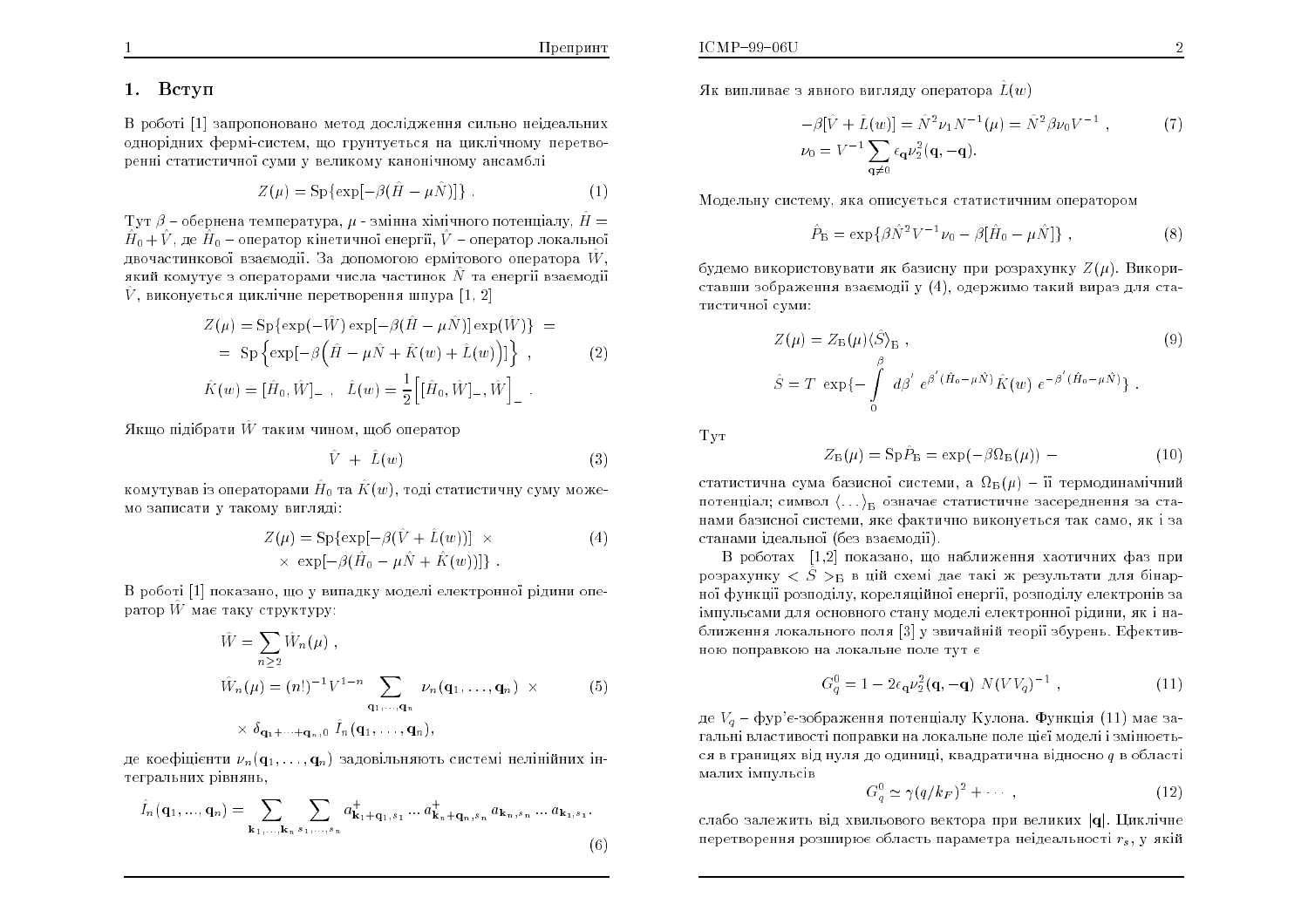застосовне наближення хаотичних фаз. приблизно у 10 разів (0  $\leq$  $r_s < 10, 0$ 

В цій роботі циклічне перетворення використано для опису більш реалістичних моделей, а саме електрон-іонних моделей металу як з локальними, так і з нелокальними потенціалами взаємодії. Розглянуто два варіанти: в першому з них циклічне перетворення застосовано для опису моделі електронної рідини, у другому - підсистеми колективізованих електронів у полі іонів. Кожному з цих варіантів відповідає своя форма перенормованої теорії збурень за ефективними потенціалами електрон-іонної взаємодії.

## 2. Електрон-іонна модель металу з локальними взаємодіями (базисний підхід на основі циклічного перетворення)

Розглянемо традиційну модель металу, що складається з  $N$  електронів і  $N_i = N/z$  іонів валентності z в об'ємі  $V(N, V \rightarrow \infty; N/V =$ const) з гамільтоніаном

$$
\hat{H}_{ei} = \hat{H} + \hat{V}_{ei} + \hat{H}_i(R),\tag{13}
$$

де  $\hat{H} = \hat{H}_0 + \hat{V}$  - гамільтоніан моделі електронної рідини в базисі плоских хвиль,

$$
\hat{V}_{ei} = \frac{1}{V} \sum_{\mathbf{q}} V_{ei}(\mathbf{q}) S_{-\mathbf{q}} \sum_{\mathbf{k},s} a_{\mathbf{k}+\mathbf{q},s}^{+} a_{\mathbf{k},s} \quad - \tag{14}
$$

оператор двочастинкової електрон-іонної взаємодії, в якому  $V_{ei}(\mathbf{q})$  – фур'є-образ локального потенціала,

$$
S_{\mathbf{q}} = \sum_{j=1}^{N_i} \exp(i\mathbf{q}\mathbf{R}_j) \quad - \tag{15}
$$

структурний фактор іонної підсистеми,  $\mathbf{R}_i$  – радіус-вектор *j*-го іона. Беручи до уваги умову електронейтральності, будемо вважати, що  $V_{ei}(q)$  при  $q = 0$  не містить кулонівської складової, тобто

$$
V_{ei}(0) = \lim_{q \to 0} \{ V_{ei}(q) + 4\pi z e^2 / q^2 \}.
$$
 (16)

У формулі (13)  $\hat{H}_i(R)$  - гамільтоніан іонної підсистеми з ефективними потенціалами взаємодії між частинками, записаний в координатному зображенні.

Розглянемо електронну задачу для моделі (13) в адіабатичному наближенні. Виконаємо циклічне перетворення статистичної суми з оператором  $\hat{W}$  у формі  $(5)$ :

$$
Z_{ei}(\mu) = \text{Sp} \{ \exp \left( -\hat{W} \right) \exp \left[ -\beta (\hat{H}_{ei} - \hat{H}_i(\mathbf{R}) - \mu N) \right] \exp \hat{W} \} =
$$
  
= 
$$
\text{Sp} \{ \exp[-\beta (\hat{H}_{ei} - \hat{H}_i(\mathbf{R}) - \mu \hat{N} + \hat{K}(w) + \hat{L}(w))] \}, \qquad (17)
$$
  

$$
\hat{K}(w) \equiv [\hat{H}_0, \hat{W}]_-, \quad \hat{L}(w) \equiv \frac{1}{2} \left[ [\hat{H}_0, \hat{W}]_-, \hat{W} \right]_-.
$$

Підкреслимо, що  $\hat{W}$  відповідає моделі електронної рідини, він комутує з  $\hat{N}$  та  $\hat{V}$ , а отже і з  $\hat{V}_{ei}$ . Нехай оператор  $\hat{V} + \hat{L}(w)$  комутує з  $\hat{H}_0$ та  $\hat{K}(w)$ , а також з  $\hat{V}_{ei}(q)$ . Через це

$$
Z_{ei}(\mu) = \text{Sp} \{ \exp \left[ -\beta(\tilde{V} + \tilde{L}(w)) \right] \times
$$
  
exp \left[ -\beta(\hat{H}\_0 - \mu \hat{N} + \hat{K}(w) + \hat{V}\_{ei}) \right] \}. (18)

Беручи до уваги рівність (7), маємо такий остаточний вираз для статистичної суми:

$$
Z_{ei}(\mu) = Z_{\rm B}(\mu) \langle T\{\hat{S}\hat{S}_{ei}\}\rangle_{\rm B} = Z(\mu) \langle \hat{S}_{ei}\rangle_{e} \equiv Z(\mu) \frac{\langle T\{SS_{ei}\}\rangle_{\rm B}}{\langle TS\rangle_{\rm B}}, \quad (19)
$$

де  $T$  – оператор хронологічного впорядкування, а символ $\langle \ldots \rangle_{\mathbb{B}}$  означає статистичне засереднення за станами базисної моделі із статистичним оператором (8).

Перейдемо до частотного зображення в  $S$ -матрицях [1], записуючи їх у вигляді

$$
\hat{S} = \exp \left\{ -\sum_{n\geq 2} \frac{\hbar^2}{m} (\beta V)^{1-n} [(n-1)!]^{-1} \times \right.
$$

$$
\times \sum_{x_1,\dots,x_n} \delta_{x_1+\dots+x_{n,0}} \nu_n (\mathbf{q}_1,\dots,\mathbf{q}_n) \hat{f}_{x_1} \hat{\rho}_{x_2} \cdots \hat{\rho}_{x_n} \right\}, \quad (20)
$$

$$
\hat{S}_{ei} = \exp \left\{ -\frac{1}{V} \sum_{\mathbf{q}} V_{ei}(q) S_{-q} \hat{\rho}_{\mathbf{q},0} \right\},
$$

де

$$
\hat{\rho}_x = \hat{\rho}_{\mathbf{q},\nu} = \sum_{\mathbf{k}, s; \nu^*} a_{\mathbf{k}+\mathbf{q},s}^+ (\nu^* + \nu) a_{\mathbf{k},s} (\nu^*) - (21)
$$

спектральне зображення оператора електронної густини,

$$
\hat{f}_x = \hat{f}_{\mathbf{q},\nu} = \sum_{\mathbf{k},s;\nu^*} \left(\mathbf{k} + \frac{\mathbf{q}}{2}, \mathbf{q}\right) a_{\mathbf{k}+\mathbf{q},s}^+ (\nu^* + \nu) a_{\mathbf{k},s} (\nu^*) \tag{22}
$$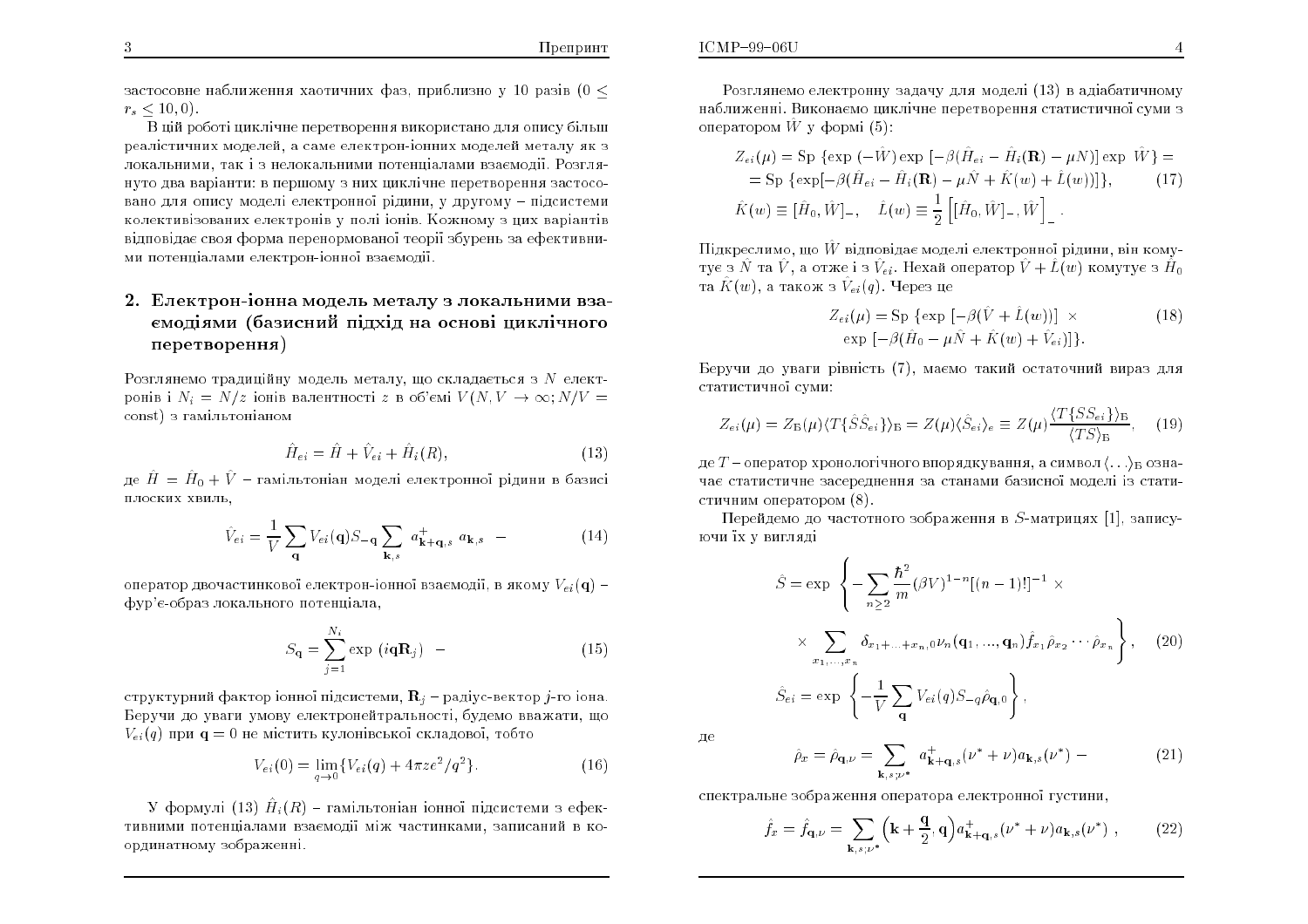$x \equiv (\mathbf{q}, \nu)$ , де  $\nu = 2n\pi\beta^{-1}$  – частоти Бозе-Мацубари [4]. Оператори

$$
a_{\mathbf{k},s}(\nu^*) = \beta^{-1/2} \int_{0}^{\beta} a_{\mathbf{k},s}(\beta') \exp(i\nu^*\beta') d\beta', \qquad (23)
$$

де  $\nu^* = (2n+1)\pi\beta^{-1}$  – частоти Фермі-Мацубари [4], є суперпозицією фермі-операторів у зображенні взаємодії.

Розкладаючи оператор  $\hat{S}_{ei}$  в степеневий ряд, засереднюючи почленно за станами моделі електронної рідини і приводячи результат до експонентної форми, одержуємо термодинамічний потенціал моделі  $(13)$ :

$$
\Omega_{ei}(\mu) = -\beta^{-1} \ln Z_{ei}(\mu) = \Omega(\mu) + N(\mu) N_i V^{-1} V_{ei}(0) + \sum_{n \ge 2} \Omega_n(\mu),
$$
  

$$
\Omega_n(\mu) = (-1)^{n-1} V^{-n} (n!)^{-1} \sum_{\mathbf{q}_1, \dots, \mathbf{q}_n} \delta_{\mathbf{q}_1 + \dots + \mathbf{q}_n, 0} V_{ei}(q_1) \cdots V_{ei}(q_n) \times
$$
  

$$
\times S_{-\mathbf{q}_1} \dots S_{-\mathbf{q}_n} \tilde{\mu}_n(\mathbf{q}_1, \dots, \mathbf{q}_n; 0, \dots, 0).
$$
 (24)

**TyT** 

$$
\tilde{\mu}_n(\mathbf{q}_1, \dots \mathbf{q}_n; 0, \dots 0) = \beta^{-1} \langle \hat{\rho}_{\mathbf{q}_1, 0} \cdots \hat{\rho}_{\mathbf{q}_n, 0} \rangle_e^{\text{3B}} \equiv \qquad (25)
$$
  
\n
$$
\equiv \beta^{-1} \langle T \{ \hat{S} \hat{\rho}_{\mathbf{q}_1, 0} \cdots \hat{\rho}_{\mathbf{q}_n, 0} \} \rangle^{\text{3B}}_{\text{B}} \{ T \hat{S} \}_{\text{B}}^{-1} -
$$

статична границя n-частинкової кумулянтної динамічної кореляційної функції моделі електронної рідини - зв'язне середнє від добутку *n* операторів  $\hat{\rho}_{q,0}$ .

Двочастинкова динамічна кореляційна функція  $\tilde{\mu}_2(x,-x)$  розрахована в роботі [1]:

$$
\mu_2(x, -x) = \tilde{\mu}_2^0(x, -x) \left\{ 1 + \frac{V_q}{V} \tilde{\mu}_2^0(x, -x) [1 - G_x] \right\}^{-1}, \qquad (26)
$$

Використовуючи наближення хаотичних фаз для оператора  $\hat{K}(w)$ , легко одержати вирази для вищих кореляційних функцій:

$$
\tilde{\mu}_3(x_1, x_2, x_3) = \tilde{\mu}_3^0(x_1, x_2, x_3) \prod_{i=1}^3 [1 + L(x_i)]^{-1};\tag{27}
$$

$$
\tilde{\mu}_4(x_1, -x_1, x_2, -x_2) = \tilde{\mu}_3^0(x_1, -x_1, x_2, -x_2) \prod_{i=1}^2 [1 + L(x_i)]^{-2}; \dots
$$

Тут  $\tilde{\mu}_n^0(x_1,...,x_n)$  – *n*-частинкові динамічні кумулянтні кореляційні функції ідеального виродженого електронного газу [5, 6]

$$
L(x) = \frac{V_q}{V} \tilde{\mu}_2^0(x, -x) [1 - G_x]. \tag{28}
$$

Розклад (24) є одночасно розкладом за потенціалами електрон-іонної взаємодії і за *п*-частинковими кореляційними функціями моделі електронної рідини. Якщо відносно потенціалів  $V_{ei}(q)$  (24) має стандартну структуру, то кореляційні функції  $\tilde{\mu}_n(q_1, ..., q_n; 0, ..., 0)$  відповідають наближенню локального поля для моделі сильно неідеальної електронної рідини.

Перейдемо до вільної енергії. З умови  $\frac{d}{d\mu}\Omega_{ei}(\mu) = -N$  знаходимо, що хімпотенціал рівний

$$
\mu = \mu_e + \delta \mu,
$$
\n
$$
\delta \mu \simeq -\left[\frac{d^2 \Omega}{d \mu_e^2}(\mu_e)\right]^{-1} \frac{d}{d \mu_e} \left\{\Omega_{ei}(\mu_e) - \Omega(\mu_e)\right\} + \cdots,
$$
\n(29)

де  $\mu_e$  - хімпотенціал моделі електронної рідини.

Враховуючи (29), запишемо вільну енергію моделі (13) в такій фор- $\overline{M}$ 

$$
F_{ei} = F + \left\{ \Omega_{ei}(\mu_e) - \Omega(\mu_e) \right\} \tag{30}
$$

$$
- \frac{1}{2!} \left[ \frac{d^2}{d\mu_e^2} \Omega(\mu_e) \right]^{-1} \left\{ \frac{d}{d\mu_e} [\Omega_{ei}(\mu_e) - \Omega(\mu_e)] \right\}^2 + \cdots,
$$

де  $F \equiv \Omega(\mu_e) + \mu_e N$  – вільна енергія базисної системи – моделі електронної рідини, яка не залежить від структури іонної підсистеми. Використовуючи тотожності

$$
S_{\mathbf{q}}S_{-\mathbf{q}} = N_i + \sum_{i \neq j=1}^{N_i} e^{i\mathbf{q}(\mathbf{R}_i - \mathbf{R}_j)},
$$
(31)  
\n
$$
S_{-\mathbf{q}_1}S_{-\mathbf{q}_2}S_{\mathbf{q}_1 + \mathbf{q}_2} = N_i + \sum_{k \neq i} e^{i\mathbf{q}_2(\mathbf{R}_k - \mathbf{R}_i)} + \sum_{k \neq j} e^{i(\mathbf{q}_1 + \mathbf{q}_2)(\mathbf{R}_k - \mathbf{R}_j)} + \sum_{k \neq i} e^{i\mathbf{q}_1(\mathbf{R}_k - \mathbf{R}_i)} + \sum_{i \neq j \neq k} e^{-i\mathbf{q}_1(\mathbf{R}_i - i\mathbf{q}_2\mathbf{R}_j + i(\mathbf{q}_1 + \mathbf{q}_2)\mathbf{R}_k}, ...,
$$

виділимо в  $F_{ei}$  безструктурну складову і енергію багаточастинкових ефективних взаємодій іонів:

$$
F_{ei} = F + N_i \omega + \frac{1}{2!} \sum_{i \neq j=1}^{N_i} \Phi_2(\mathbf{R}_i, \mathbf{R}_j) + \frac{1}{3!} \sum_{i \neq j \neq k=1}^{N_i} \Phi_3(\mathbf{R}_i, \mathbf{R}_j, \mathbf{R}_k) + \dots
$$
\n(32)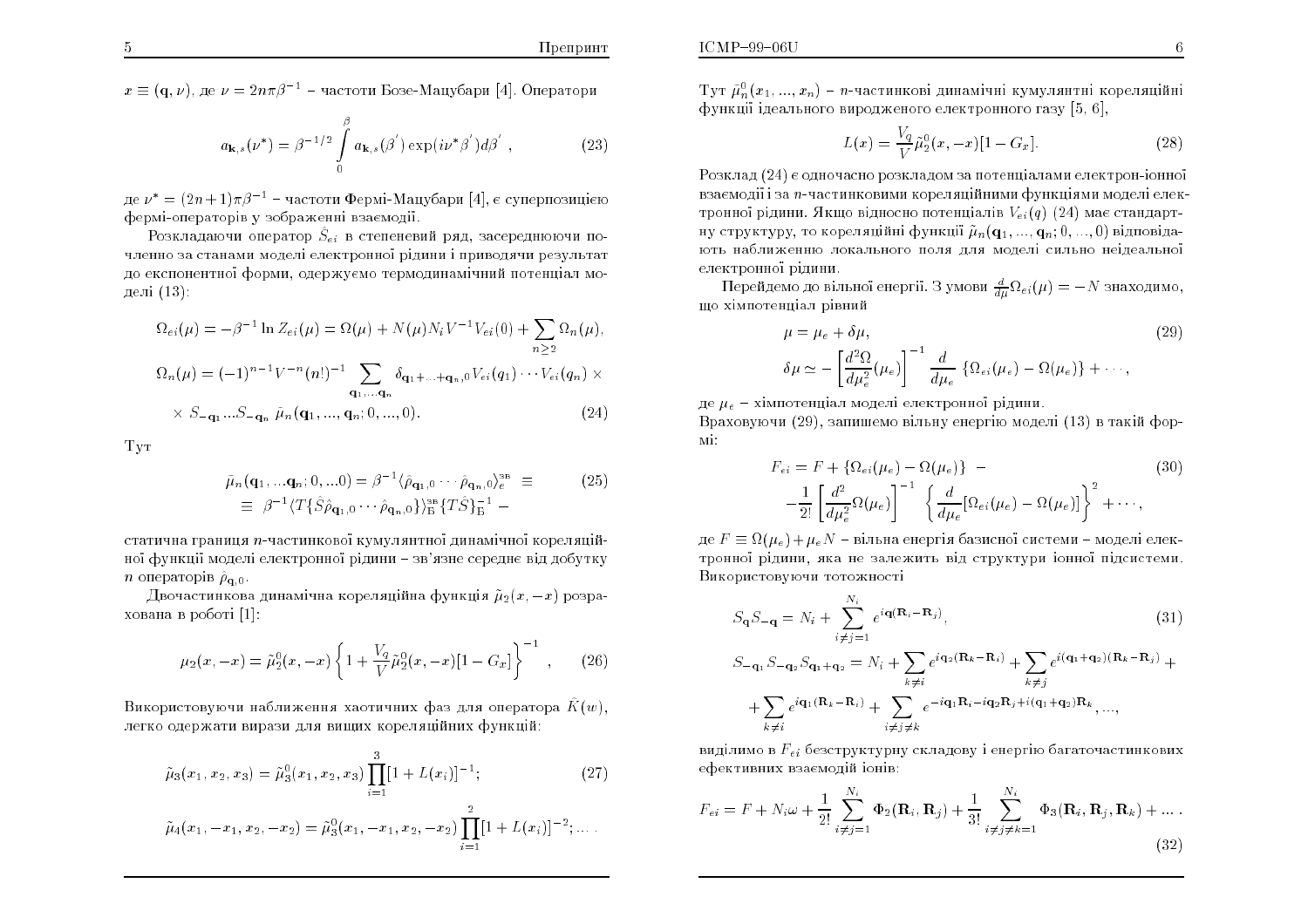8

Тут  $\omega$  - енергія іона в середовищі електронної рідини

$$
\omega = NV^{-1}V_{ei}(0) - \frac{1}{2!V^2} \sum_{q} \tilde{\mu}_2(\mathbf{q}, -\mathbf{q}; 0) V_{ei}^2(q) +
$$
  
+ 
$$
\frac{1}{3!V^3} \sum_{\mathbf{q}_1, \mathbf{q}_2} \tilde{\mu}_3(\mathbf{q}_1, \mathbf{q}_2, -\mathbf{q}_1 - \mathbf{q}_2; 0, 0, 0) \times
$$
  

$$
\times V_{ei}(\mathbf{q}_1)V_{ei}(\mathbf{q}_2)V_{ei}(\mathbf{q}_1 + \mathbf{q}_2) + ...,
$$
 (33)

а  $\Phi_n(\mathbf{R}_1, ..., \mathbf{R}_n)$  – непрямі складові потенціалів ефективних *n*-частинкових взаємолій між іонами:

$$
\Phi_{2}(R_{i}, R_{j}) = \frac{1}{V} \sum_{q} e^{i\mathbf{q}(\mathbf{R}_{i} - \mathbf{R}_{j})} \Phi_{2}(q),
$$
  
\n
$$
\Phi_{2}(\mathbf{q}) = -\frac{1}{V} V_{ei}^{2}(q) \tilde{\mu}_{2}(\mathbf{q}, -\mathbf{q}; 0, 0) + \frac{1}{V^{2}} V_{ei}(q) \sum_{q_{2}} V_{ei}(q_{2}) \times
$$
  
\n
$$
\times V_{ei}(\mathbf{q} + \mathbf{q}_{2}) \tilde{\mu}_{3}(\mathbf{q}, \mathbf{q}_{2}, -\mathbf{q} - \mathbf{q}_{2}; 0, ..., 0) + ...
$$
  
\n
$$
\Phi_{3}(R_{i}, R_{j}, R_{k}) = \frac{1}{V^{2}} \sum_{q_{1}, q_{2}} \Phi_{3}(\mathbf{q}_{1}, \mathbf{q}_{2}, -\mathbf{q}_{1} - \mathbf{q}_{2}) \times
$$
  
\n
$$
\times e^{iq_{1}R_{1} + iq_{2}R_{2} - i(q_{1} + q_{2})R_{3}},
$$
  
\n
$$
\Phi_{3}(\mathbf{q}_{1}, \mathbf{q}_{2}, -\mathbf{q}_{1} - \mathbf{q}_{2}) \equiv \frac{1}{V} V_{ei}(q_{1}) V_{ei}(q_{2}) V_{ei}(-q_{1} - q_{2}) \times
$$
  
\n
$$
\times \tilde{\mu}_{3}(\mathbf{q}_{1}, \mathbf{q}_{2}, -\mathbf{q}_{1} - \mathbf{q}_{2}; 0, ..., 0) + ...
$$

 $F_{ei}$  є вільною енергією підсистеми електронів провідності в полі іонів, без врахування прямої взаємодії між іонами, яка на великих відстанях описується законом Кулона. Ефективний гамільтоніан іонної моделі металу визначається сумою  $F_{ei}$  і оператора  $H_i(R)$ :

$$
F_{ei} + \hat{H}_i(R) = F + N_i \omega + \hat{\mathcal{H}}_{ef}(R),
$$
\n
$$
\hat{\mathcal{H}}_{ef}(\mathbf{R}) = -\frac{\hbar^2}{2M} \sum_{j=1}^{N_i} \nabla_j^2 + \frac{1}{2!} \sum_{i \neq j=1}^{N_i} \tilde{\Phi}_2(\mathbf{R}_i, \mathbf{R}_j) +
$$
\n
$$
+ \frac{1}{3!} \sum_{i \neq j \neq k=1}^{N_i} \Phi_3(\mathbf{R}_i, \mathbf{R}_j, \mathbf{R}_k) + \cdots,
$$
\n(35)

 $\mu e \, \tilde{\Phi}_2(R_i, R_j) \equiv Z^2 e^2 / R_{ij} + \Phi_2(R_i, R_i).$ 

#### 3. Нелокальна електрон-іонна модель металу

Модель (13) спрощено описує ефективну електрон-іонну взаємодію в металі. Як відомо, взаємодія електронів провідності з іонами описується оператором

$$
\hat{V}_{ei} = \frac{1}{V} \sum_{q,k} S_{-q} V_{ei}(\mathbf{k} + \mathbf{q}, \mathbf{k}) a_{\mathbf{k} + \mathbf{q},s}^{+} a_{\mathbf{k},s}
$$
(36)

з нелокальними матричними елементами  $V_{ei}({\bf k}+{\bf q},{\bf k})$ , які залежать не тільки від імпульса передачі, але також і від імпульса електрона провідності  $\mathbf{p} = \hbar \mathbf{k}$ . В методі модельних потенціалів функція  $V_{ei}({\bf k}+{\bf q},{\bf k})$  моделюється (див. напр. [7]), в мікроскопічному підході вона може бути розрахована, як в роботі [8], де ефективний гамільтоніан електрон-іонної моделі металу одержано шляхом засереднення статистичного оператора точної електрон-ядерної моделі за станами електронів внутрішніх оболонок іонів. При цьому виникають також багаточастинкові (як за електронами, так і за іонами) взаємодії, але ми будемо нехтувати такими ефектами, розглядаючи модель (13) з оператором двочастинкової електрон-іонної взаємодії v формі $(36)$ .

При описі нелокальної моделі за базисну систему також виберемо взаємодіючий електронний газ, використовуючи циклічне перетворення типу  $(2)$ - $(5)$  з оператором  $\hat{W}$ :

$$
Z_{ei}(\mu) = \text{Sp} \{ \exp(-\hat{W}) \exp[-\beta(\hat{H}_{ei} - \hat{H}_{i(R)} - \mu \hat{N})] \exp \hat{W} \} =
$$
  
= Sp \{ \exp[-\beta(\hat{H} - \mu \hat{N} + \hat{K}(w) + \hat{L}(w) + e^{-\hat{W}} \hat{V}\_{ei} e^{\hat{W}})] \}, (37)

Локальний оператор  $\hat{W}$  не комутує з нелокальним оператором вза- $\epsilon$ модії  $(36)$ , через те

$$
e^{-\hat{W}}\hat{V}_{ei}e^{\hat{W}} = \hat{V}_{ei} + \sum_{n\geq 1} \hat{V}_n(w),
$$
\n
$$
\hat{V}_n(w) = \frac{1}{n!} \left[ \left[ \dots [\hat{V}_{ei}, \hat{W}]_-, \hat{W} \right]_-, \dots, \hat{W} \right].
$$
\n(38)

Приведемо тут для прикладу два перших комутатори:

$$
\hat{V}_1(w) = \frac{1}{V^2} \sum_{\mathbf{q}} \sum_{\mathbf{q}'} S_{-q} \nu_2(\mathbf{q}', -\mathbf{q}') \sum_{\mathbf{k},s} a_{\mathbf{k}+\mathbf{q}',s}^+ \hat{R}_2(\mathbf{q}, \mathbf{q}') a_{\mathbf{q},s} ,
$$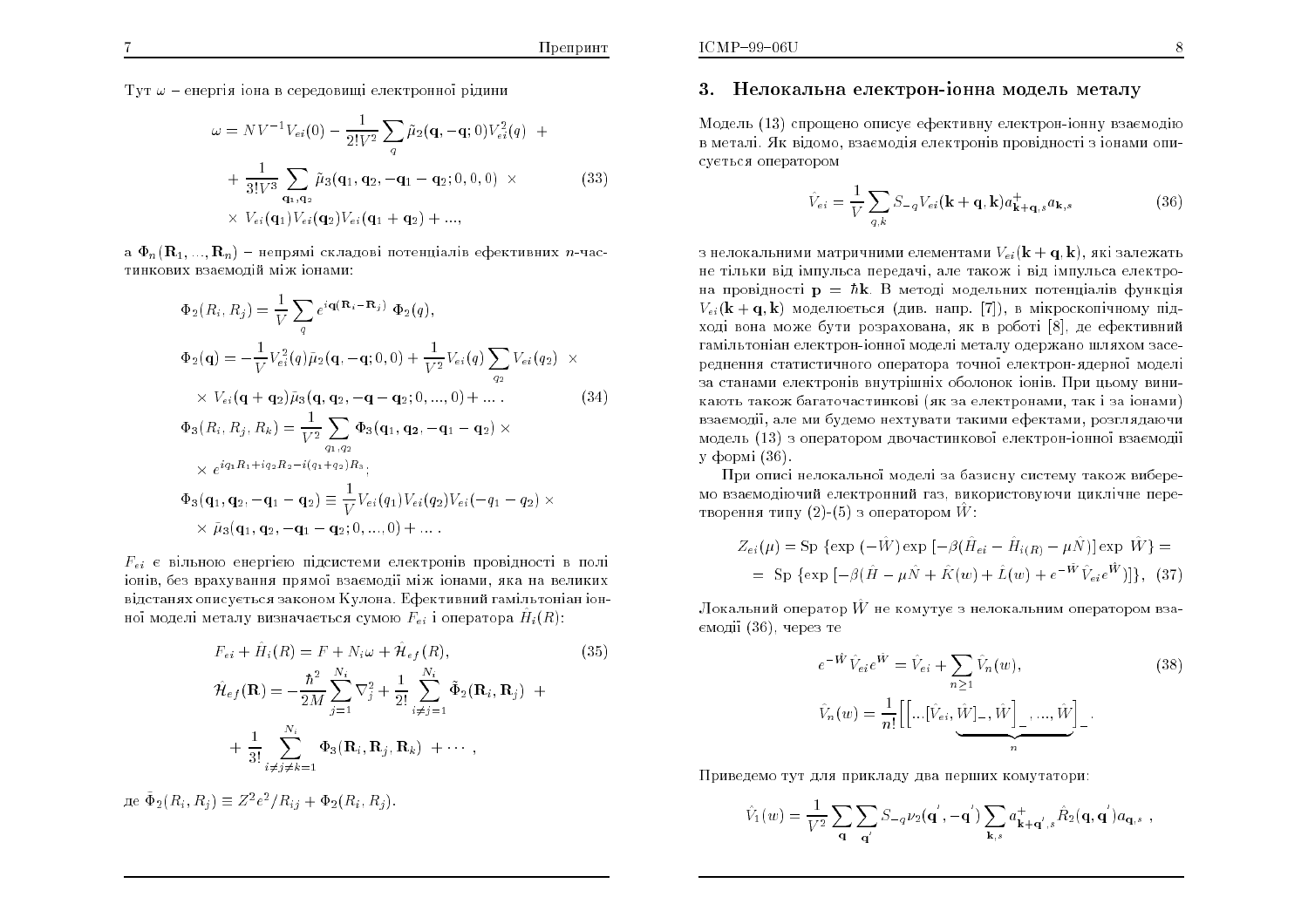9

$$
\hat{V}_2(w) = \frac{1}{2V^3} \sum_{\mathbf{q}} S_{-q} \sum_{\mathbf{q}'} \nu_2(\mathbf{q}', -\mathbf{q}') \times
$$
\n
$$
\times \sum_{\mathbf{q}''} \nu_2(\mathbf{q}'', -\mathbf{q}'') \sum_{\mathbf{k},s} a_{\mathbf{k}+\mathbf{q}'+\mathbf{q}'',s}^+ R_3(\mathbf{q}, \mathbf{q}', \mathbf{q}'') a_{\mathbf{k},s} + \frac{1}{2V^3} \times
$$
\n
$$
\times \sum_{\mathbf{q}} S_{-q} \sum_{\mathbf{q}'} \nu_2(\mathbf{q}', -\mathbf{q}') \sum_{\mathbf{q}''} \nu_2(\mathbf{q}'', -\mathbf{q}'') \times
$$
\n
$$
\times \sum_{\mathbf{k}_1, \mathbf{k}_2} a_{\mathbf{k}_1+\mathbf{q}',s_1}^+ a_{\mathbf{k}_2+\mathbf{q}'',s_2}^+ \hat{R}_3(\mathbf{q}, \mathbf{q}', \mathbf{q}'') a_{\mathbf{k}_2,s_2}^- a_{\mathbf{k}_1,s_1}^-.
$$
\n(39)

Тут введено такі позначення:

1

$$
\hat{R}_2(\mathbf{q}, \mathbf{q}') = \sum_{\mathbf{k}, s} [V_{ei}(\mathbf{k} + \mathbf{q} - \mathbf{q}', \mathbf{k} - \mathbf{q}') - V_{ei}(\mathbf{k} + \mathbf{q}, \mathbf{k})] \times
$$
\n
$$
\times a_{\mathbf{k} + \mathbf{q} - \mathbf{q}', s}^{\dagger} a_{\mathbf{k}, s};
$$
\n
$$
\hat{R}_3(\mathbf{q}, \mathbf{q}', \mathbf{q}'') = \sum_{\mathbf{k}, s} [V_{ei}(\mathbf{k} + \mathbf{q} - \mathbf{q}' - \mathbf{q}'', \mathbf{k} - \mathbf{q}' - \mathbf{q}'') + (40)
$$
\n
$$
+ V_{ei}(\mathbf{k} + \mathbf{q}, \mathbf{k}) - V_{ei}(\mathbf{k} + \mathbf{q} - \mathbf{q}', \mathbf{k} - \mathbf{q}') -
$$
\n
$$
- V_{ei}(\mathbf{k} + \mathbf{q} - \mathbf{q}'', \mathbf{k} - \mathbf{q}'')] a_{\mathbf{k} + \mathbf{q} - \mathbf{q}'', s}^{\dagger} a_{\mathbf{k}, s}.
$$

У формулах (39) вектори  $\mathbf{q}' \neq 0, \mathbf{q}'' \neq 0$ , а  $\mathbf{q}$  приймає всі значення, включаючи нульове. Комутатори  $\hat{V}_n(w)$  відмінні від нуля через нелокальність матричних елементів  $V_{ei}({\bf k+q},{\bf k})$ . Оскільки нелокальність в цілому можна розглядати як поправку до локальних значень  $V_{ei}({\bf q},0)$ , то оператори  $\hat{V}_n(w)$  відіграють роль поправок і можуть бути враховані методами теорії збурень. Легко переконатися, що статистичні середні операторів  $\hat{V}_1(w), \hat{V}_2(w)$  за базисним розподілом (або за станами ідеальної системи) рівні нулеві, на відміну від оператора  $\hat{L}(w)$ .

При нашому виборі оператора  $\hat{W}$  сума операторів  $\hat{V}+\hat{L}(w)$  комутує з  $\hat{K}(w),$  з  $\hat{H}_0$ , а також з оператором  $\exp(-\hat{w})\hat{V}_{ei}\exp(\hat{w})$ .  ${\rm V}$  цьому випадку

$$
-\beta(\hat{V} + \hat{L}(w)) = \hat{N}^2 \beta V^{-1} \nu_0,
$$
  
\n
$$
\nu_0 = \frac{1}{V} \sum_{\mathbf{q}} \varepsilon_q \nu_2^2(\mathbf{q}, -\mathbf{q}).
$$
\n(41)

Застосовуючи зображення взаємодії, за аналогією з формулою (19)<br>... одержуємо такий вираз для статистичної суми:

$$
Z_{ei}(\mu) = Z_{\mathbf{B}}(\mu) \langle T\hat{S}\hat{S}_{ei} \rangle_{\mathbf{B}},
$$
  
\n
$$
\hat{S} = \exp \left\{-\int_{0}^{\beta} d\beta' \cdot \hat{K}(w|\beta')\right\},
$$
  
\n
$$
\hat{S}_{ei} = \exp \left\{-\int_{0}^{\beta} d\beta' [\hat{V}_{ei}(\beta') + \sum_{n \ge 1} \hat{V}_n(w|\beta')] \right\},
$$
\n(42)

а  $\hat{K}(w|\beta'), \hat{V}_{ei}(\beta'), \hat{V}_n(w|\beta')$  – відповідні оператори у зображенні взаємодії. У частотному зображенні для матриці  $\hat{S}_{ei}$  маємо:

$$
\hat{S}_{ei} = \exp \left\{ -\frac{1}{V} \sum_{\mathbf{q}} S_{-q} \sum_{\substack{\mathbf{k}, s \\ \nu^{*}}} V_{ei}(\mathbf{k} + \mathbf{q}, \mathbf{k}) a_{\mathbf{k} + \mathbf{q}, s}^{+}(\nu^{*}) a_{\mathbf{k}, s}(\nu^{*}) - \frac{1}{V^{2}} \sum_{\mathbf{q}} S_{-q} \sum_{\substack{\mathbf{q}' \\ \nu}} \nu_{2}(\mathbf{q}', -\mathbf{q}') \times \right\}
$$
\n
$$
\times \sum_{\substack{\mathbf{k}, s \\ \nu^{*}_{1}}} a_{\mathbf{k} + \mathbf{q}', s}^{+}(\nu_{1}^{*} + \nu) \hat{R}_{2}(\mathbf{q}, \mathbf{q}'|\nu) a_{\mathbf{k}, s}(\nu_{1}) + \cdots \right\},
$$
\n(43)

Дe

$$
\hat{R}_2(\mathbf{q}, \mathbf{q'}|\nu) = \sum_{\substack{\mathbf{k}, s \\ \nu_2^*}} [V_{ei}(\mathbf{k} + \mathbf{q} - \mathbf{q'}, \mathbf{k} - \mathbf{q'}) - V_{ei}(\mathbf{k} + \mathbf{q}, \mathbf{k})] \times
$$
  
 
$$
\times a_{\mathbf{k} + \mathbf{q} - \mathbf{q'}, s}^+ (\nu_2^* - \nu) a_{\mathbf{k}, s}(\nu_2^*).
$$
 (44)

## 4. Циклічне перетворення для підсистеми електронів у полі і<mark>оні</mark>в

Побудуємо тут циклічне перетворення для локальної електрон-іонної моделі металу (13), узагальнюючи методику роботи [1]. Не будемо застосовувати циклічне перетворення до базисної системи, а виконаємо відповідне перетворення на основі рівноправного врахування як міжелектронних, так і електрон-іонних взаємодій. Запишемо гамільтоніан електронної підсистеми в полі нерухомих іонів (з вра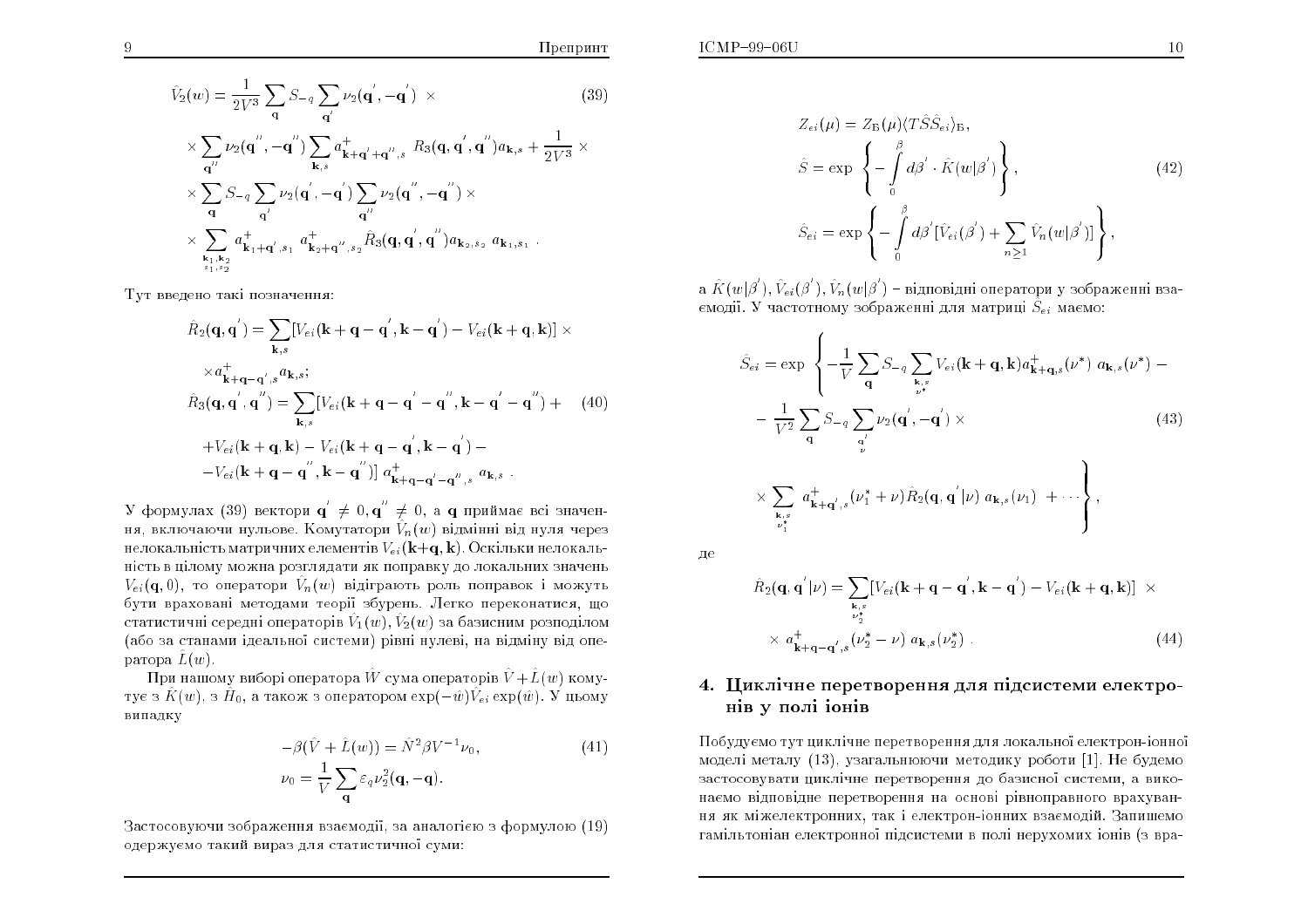хуванням парних ефективних міжіонних взаємолій) на базисі плоских хвиль у такому вигляді:

$$
\hat{H}_{ei} = \hat{H}_0 + \hat{V},
$$
\n
$$
\hat{V} = (2V)^{-1} \sum_{\mathbf{q}} \{ V_q \hat{I}_2 (\mathbf{q}, -\mathbf{q}) + 2V_{ei}(q) \hat{I}_1 (\mathbf{q}) S_1 (-\mathbf{q}) + V_{ii}(q) S_2 (\mathbf{q}, -\mathbf{q}) \}.
$$
\n(45)

Тут функції  $S_n(\mathbf{q}_1,...,\mathbf{q}_n)$  є *п*-частинковими структурними факторами іонної підсистеми, яку ми описуємо в координатному зображенні.

$$
S_n(\mathbf{q}_1, ..., \mathbf{q}_n) = \sum_{l_1 \neq l_2 \neq ... \neq l_n = 1}^{N_i} \exp \{i[\mathbf{q}_1 \mathbf{R}_{l_1} + \mathbf{q}_2 \mathbf{R}_{l_2} + ... + \mathbf{q}_n \mathbf{R}_{l_n}]\}, (46)
$$

а  $V_{ii}(q)$  – фур'є-образ потенціала первісної міжіонної взаємодії.

Структура оператора взаємодії  $\hat{V}$  підказує вибір ермітового оператора  $\hat{W}$ , який комутує з операторами  $\hat{V}$  та  $\hat{N}$ . Виберемо його у вигляді суми ефективних багаточастинкових (за електронами та іонами) взаємодій:

$$
\hat{W}_{ei} = \sum_{n \ge 2} \hat{W}_n, \qquad (47)
$$
\n
$$
\hat{W}_n = V^{1-n} \sum_{l=0}^n [l!(n-l)!]^{-1} \sum_{\mathbf{q}_1, \dots, \mathbf{q}_n \ne 0} \nu_{l,n-l}(\mathbf{q}_1, \dots, \mathbf{q}_n) \times
$$
\n
$$
\times \hat{I}_l(\mathbf{q}_1, \dots, \mathbf{q}_l) S_{n-l}(\mathbf{q}_{l+1}, \dots, \mathbf{q}_n) \delta_{\mathbf{q}_1 + \dots + \mathbf{q}_n, 0}.
$$

Фізичний зміст коефіцієнтних функцій  $\nu_{l,n-l}(\mathbf{q}_{1},...,\mathbf{q}_{n})$  такий самий, як і у випадку моделі електронної рідини:  $\nu_{n,0}(\mathbf{q}_1,...,\mathbf{q}_n)$  описує ефективну *п*-електронну взаємодію,  $\nu_{0,n}(\mathbf{q}_1,...,\mathbf{q}_n)$  - ефективну взаємодію між *n* іонами, а  $\nu_{l,n-l}(\mathbf{q}_1,...\mathbf{q}_n)$  описує ефективну *n*частинкову взаємодію (що не зводиться до нижчого порядку) в комплексі *n* частинок, серед яких є  $l$  електронів і  $n - l$  іонів.

Для коефіцієнтних функцій одержуємо систему інтегральних рівнянь типу згортки, яка узагальнює аналогічні рівняння для моделі електронної рідини [1]:

$$
\hat{V} + \hat{L}_w = \hat{V}_0 + \hat{N}^2 V^{-2} \sum_{\mathbf{q} \neq 0} \varepsilon_q \nu_{2,0}^2(\mathbf{q}, -\mathbf{q}) +
$$
\n
$$
+ \hat{N} N_i V^{-2} \sum_{\mathbf{q} \neq 0} \varepsilon_q \nu_{1,1}^2(\mathbf{q}, -\mathbf{q});
$$
\n(48)

$$
-V_{n,0}(\mathbf{q}_1, ..., \mathbf{q}_n) + \sum_{m \geq 2} \Psi_{n,0}^{(m)}(\mathbf{q}_1, ..., \mathbf{q}_n) + 2NV^{-1}\nu_2^2(\mathbf{q}_1, -\mathbf{q}_1) \times
$$
  
\n
$$
\times \varepsilon_{q_1} \delta_{n,2} + (1 - \delta_{n,2})\nu_n(\mathbf{q}_1, ..., \mathbf{q}_n) \Phi_{n,0}(\mathbf{q}_1, ..., \mathbf{q}_n) = 0;
$$
  
\n
$$
-V_{ei}(\mathbf{q}) + 2NV^{-1}\varepsilon_q \nu_{2,0}(\mathbf{q}, -\mathbf{q})\nu_{1,1}(\mathbf{q}, -\mathbf{q}) +
$$
  
\n
$$
+ \sum_{m \geq 2} \Psi_{1,1}^{(m)}(\mathbf{q}, -\mathbf{q}) = 0;
$$
  
\n
$$
\nu_{0,2}(\mathbf{q}, -\mathbf{q}) = \beta \{-V_{ii}(\mathbf{q}) + 2NV^{-1}\varepsilon_q \nu_{1,1}^2(\mathbf{q}, -\mathbf{q}) +
$$
  
\n
$$
+ \sum_{m \geq 3} \Psi_{0,2}^{(m)}(\mathbf{q}, -\mathbf{q})\}; ...
$$

Таким чином, рівняння для  $\nu_{n,0}(\mathbf{q}_1,...,\mathbf{q}_n)$  збігаються з рівняннями для моделі електронної рідини, що зумовлено адіабатичністю задачі. Рівняння для  $\nu_{1,1}(\mathbf{q},-\mathbf{q})$  відзначається слабшою нелінійністю, а  $\nu_{0,2}(\mathbf{q},-\mathbf{q})$  визначається через  $\nu_{2,0}(\mathbf{q},-\mathbf{q}), \nu_{1,1}(\mathbf{q},-\mathbf{q})$  та електроніонні функції вищого порядку. Наведемо список позначень, що використані при записі системи (48):

$$
\hat{V}_0 = (2V)^{-1} {\hat{N}^2 V_q + 2\hat{N} N_i V_{ei}(q) + N_i^2 V_{ii}(q) \}_{|q=0};
$$
\n
$$
V_{2,0}(\mathbf{q}, -\mathbf{q}) = V_{\mathbf{q}},
$$
\n
$$
V_{3,0}(\mathbf{q}_1, \mathbf{q}_2, \mathbf{q}_3) = h^2 (2m)^{-1} \delta_{\mathbf{q}_1 + \mathbf{q}_2 + \mathbf{q}_3,0} \times
$$
\n
$$
\times \sum_{i \neq j=1}^3 (\mathbf{q}_i, \mathbf{q}_j) \nu_2(\mathbf{q}_i, -\mathbf{q}_i) \nu_2(\mathbf{q}_j, -\mathbf{q}_j) ,
$$
\n
$$
V_{4,0}(\mathbf{q}_1, -\mathbf{q}_1, \mathbf{q}_2, -\mathbf{q}_2) = -4h^2 m^{-1} \nu_3 (-\mathbf{q}_1, \mathbf{q}_2, \mathbf{q}_1 - \mathbf{q}_2) \times
$$
\n
$$
\times \{ (\mathbf{q}_1, \mathbf{q}_1 - \mathbf{q}_2) \nu_2(\mathbf{q}_1, -\mathbf{q}_1) + (\mathbf{q}_2, \mathbf{q}_2 - \mathbf{q}_1) \nu_2(\mathbf{q}_2, -\mathbf{q}_2) ; \dots
$$
\n
$$
\Psi_{2,0}^{(2)}(\mathbf{q}, -\mathbf{q}) = h^2 m^{-1} V^{-1} \sum_{\mathbf{q}_1} (\mathbf{q}_1, \mathbf{q}_1 - \mathbf{q}) \nu_2(\mathbf{q}_1, -\mathbf{q}_1) \times
$$
\n
$$
\times \nu_2(\mathbf{q} - \mathbf{q}_1, \mathbf{q}_1 - \mathbf{q}) ,
$$
\n
$$
\Psi_{2,0}^{(3)}(\mathbf{q}, -\mathbf{q}|\xi) = 2h^2 m^{-1} N(\mu) V^{-2} \sum_{\mathbf{q}_1} {\mathbf{q}_1^2 + (\mathbf{q}_1, \mathbf{q}_1 - \mathbf{q})} \times
$$
\n
$$
\times \nu_2(\mathbf{q}_1, -\mathbf{q}_1) \nu_3(-\mathbf{q}_1, \mathbf
$$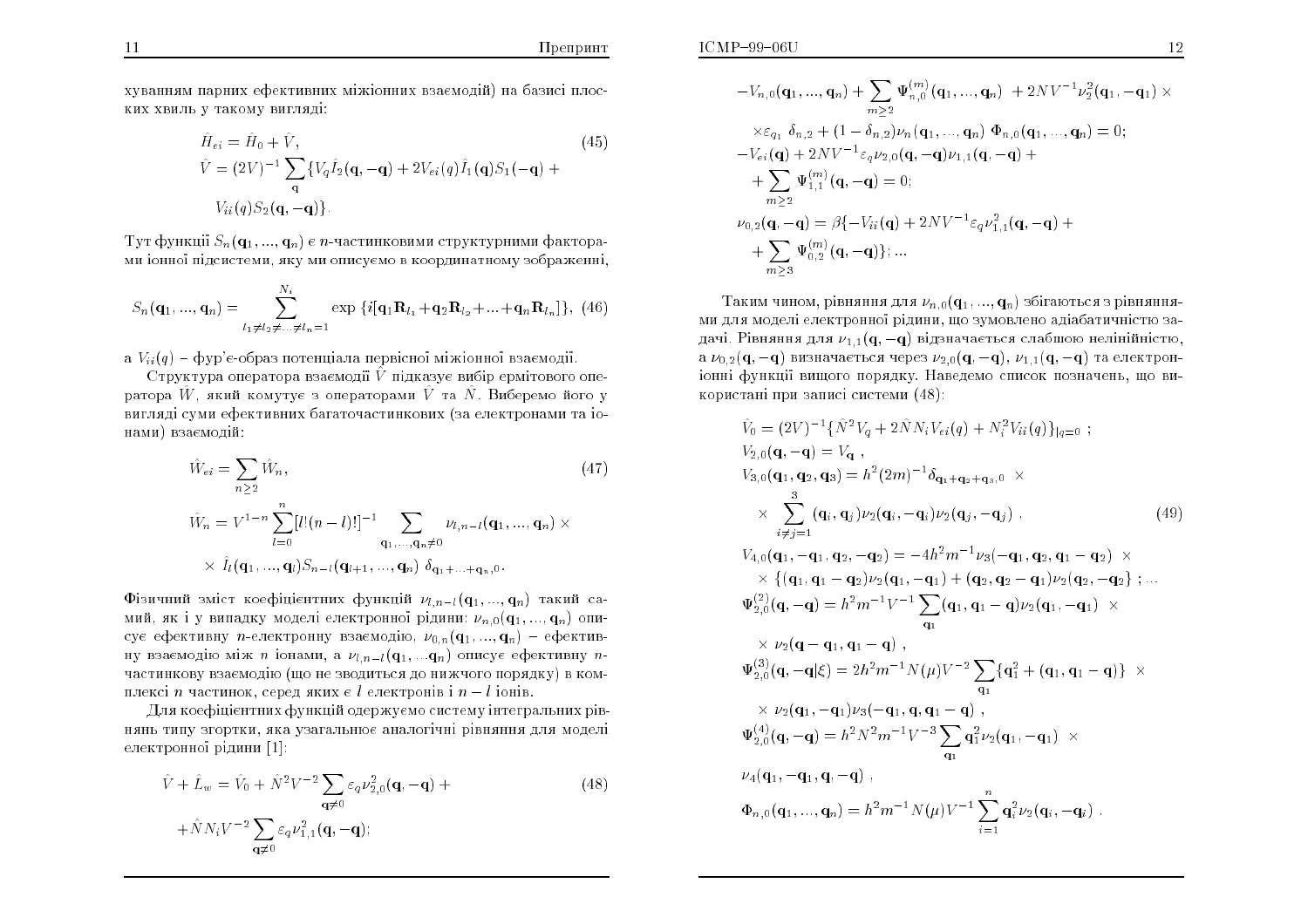$$
\Psi_{1,1}^{(2)}(\mathbf{q},-\mathbf{q}) = -\hbar^2 (2mV)^{-1} \sum_{\mathbf{q}_1} (\mathbf{q}_1, \mathbf{q} - \mathbf{q}_1) \nu_{1,1}(\mathbf{q}, -\mathbf{q}_1) \times
$$
  
\n
$$
\times \nu_{1,1}(\mathbf{q}_1 - \mathbf{q}, \mathbf{q} - \mathbf{q}_1);
$$
  
\n
$$
\Psi_{1,1}^{(3)}(\mathbf{q},-\mathbf{q}) = \hbar^2 N_i (2mV^2)^{-1} \sum_{\mathbf{q}_1} (\mathbf{q}_1, \mathbf{q}_1 - \mathbf{q}) \nu_{1,1}(\mathbf{q}_1, -\mathbf{q}_1) \times
$$
  
\n
$$
\times \nu_{1,2}(\mathbf{q} - \mathbf{q}_1, \mathbf{q}_1, -\mathbf{q}) + N \hbar^2 (mV^2)^{-1} \sum_{\mathbf{q}_1} \{q_1^2 \nu_{1,1}(\mathbf{q}_1, -\mathbf{q}_1) -
$$
  
\n
$$
-\nu_{2,0}(\mathbf{q}_1, -\mathbf{q}_1) [(\mathbf{q}, \mathbf{q}_1) + (\mathbf{q}, \mathbf{q}_1 - \mathbf{q})] \} \times
$$
  
\n
$$
\times \nu_{2,1}(\mathbf{q}_1, -\mathbf{q}, \mathbf{q} - \mathbf{q}_1);
$$
  
\n
$$
\Psi_{0,2}^{(3)}(\mathbf{q}, -\mathbf{q}) = -\hbar^2 N (2mV^2)^{-1} \sum_{\mathbf{q}_1} q_1^2 \nu_{1,1}(\mathbf{q}_1, -\mathbf{q}_1) \times
$$
  
\n
$$
\times \nu_{1,2}(\mathbf{q}_1, \mathbf{q}, -\mathbf{q} - \mathbf{q}_1);
$$

Переходячи до частотного зображення, для S-матриці одержуємо в цьому варіанті:

$$
\hat{S} = \tilde{T} \exp \left\{ -\frac{\hbar^2}{m} \sum_{n \ge 2} V^{1-n} \sum_{l=1}^n [l!(n-l)!]^{-1} \times \right.\times \sum_{\mathbf{q}_1, \dots, \mathbf{q}_n} \nu_{l,n-l}(\mathbf{q}_1, \dots, \mathbf{q}_n) \delta_{\mathbf{q}_1 + \dots + \mathbf{q}_{n,0}} \times \left( 50 \right)\times \sum_{\nu_1, \dots, \nu_l} \beta^{1-l} \delta_{\nu_1 + \dots + \nu_{l,0}} \hat{f}_{x_1} \hat{\rho}_{x_2} \cdots \hat{\rho}_{x_l} S_{n-l}(\mathbf{q}_{l+1}, \dots, \mathbf{q}_n) \right\}.
$$
\n(50)

Рівняння для всіх функцій  $\nu_{l,n-l}(\mathbf{q}_1,...,\mathbf{q}_n)$  при  $l\neq 0$  мають однакову структуру, подібну до структури рівнянь для функцій  $\nu_n(\mathbf{q}_1, ..., \mathbf{q}_n)$ у випадку моделі електронної рідини.

Розглянемо більш детально рівняння для функції  $\nu_{1,1}(\mathbf{q},-\mathbf{q})$ . В найпростішому наближенні врахуємо лише  $\Psi^{(2)}_{1,1}(\mathbf{q},-\mathbf{q})$ , покладаючи рівними нулеві  $\Psi_{1,1}^{(m)}(q,-q)$  при  $m\geq 3$ . Введемо безрозмірну змінну  $x = qa_0 n^{-1/3}$ , де  $n = \frac{N}{V} 4\pi a_0^3$ , та безрозмірну функцію

$$
y_{1,1}(x) = \nu_{1,1}(\mathbf{q}, -\mathbf{q}) \cdot n^{7/6} (4\pi a_0^3)^{-1}, \tag{51}
$$

а також представимо первісний потенціал електрон-іонної взаємодії в безрозмірній формі:

$$
V_{ei}(q) = 4\pi e^2 a_0^2 n^{-2/3} v_{ei}(x).
$$
 (52)

В прийнятому наближенні одержуємо таке рівняння для  $y_{1,1}(x)$ .

$$
x^{2} y_{2}(x) y_{1,1}(x) - v_{ei}(x) - (4\pi^{2})^{-1} \times \times \int d\mathbf{x}_{1}(\mathbf{x}_{1}, \mathbf{x} - \mathbf{x}_{1}) y_{1,1}(\mathbf{x}_{1}) y_{1,1}(|\mathbf{x} - \mathbf{x}_{1}|) = 0.
$$
\n(53)

Функція  $y_2(x) = (4\pi a_0^3)^{-1} n^{7/6} \nu_{2,0}(\mathbf{q},-\mathbf{q})$  досліджена в роботі [1]. Вона є універсальною функцією, незалежною від буль-яких фізичних параметрів моделі електронної рідини. Як видно з рівняння (53), таку ж універсальність має  $y_{1,1}(x)$ , однак вона залежить від параметрів потеншалу електрон-іонної взаємодії. Для модельного потенніалу типу Краска-Гурського [9]

$$
V_{ei}(r) = -\frac{Ze^2}{a_0\rho} \{ 1 - e^{-\alpha \rho} [1 + \gamma \rho] \}; \quad \rho \equiv |\rho| / a_0,
$$
 (54)

маємо такий фур'є-образ у безрозмірних змінних

$$
v_{ei}(x) = -\frac{z}{x^2} \cdot \frac{a^{*4} + x^2 a^* (a^* - 2\gamma^*)}{(x^2 + a^{*2})^2},\tag{55}
$$

де  $\alpha^* \equiv \alpha n^{-1/3}, \ \gamma^* \equiv \gamma n^{-1/3}.$ 

Беручи до уваги асимптотику функції  $y_2(x)$ , а також те, що інтегральний член у рівнянні (53) прямує до постійної при  $x \to 0$ , знаходимо довгохвильову асимптотику  $y_{1,1}(x)$ :

$$
y_{1,1}(x) \underset{x \to 0}{\longrightarrow} -v_{ei}(x). \tag{56}
$$

На рис. 1 зображено функцію  $Z_{1,1}(x) = y_{1,1}(x)x^2$  у випадку металічного водню  $(\alpha^* = \infty, Z = 1)$ , а на рис. 2 - для літію. Як бачимо, розв'язок рівняння (53) у випадку водню є додатньою функцією, а у випадку літію - знакозмінною функцією, яка набуває від'ємних значень при великих  $x$ . Однак за абсолютною величиною в ційобласті він є набагато менший за значення потенціалу  $V_{ei}(x)$ . Тобто функція  $y_{1,1}(x)$  є мало чутливою до характеру потенціалу електрон-іонної взаємодії на малих відстанях (в короткохвильовій області).

Розрахунок статистичного середнього  $S$ -матриці (50) в цьому варіанті зображення зміщень проводиться так само, як і в роботі [1]. Вільна енергія моделі зображається у вигляді (32), однак в енергії іона в середовищі електронної рідини  $\omega$  і ефективних потенціалах міжіонних взаємодій замість  $V_{ei}(\mathbf{q})$  тепер фігурує функція

$$
Y_2(\mathbf{q}) = 2\frac{N}{V}\nu_{1,1}(\mathbf{q}, -\mathbf{q})\nu_{2,0}(\mathbf{q}, -\mathbf{q})\varepsilon_q.
$$
 (57)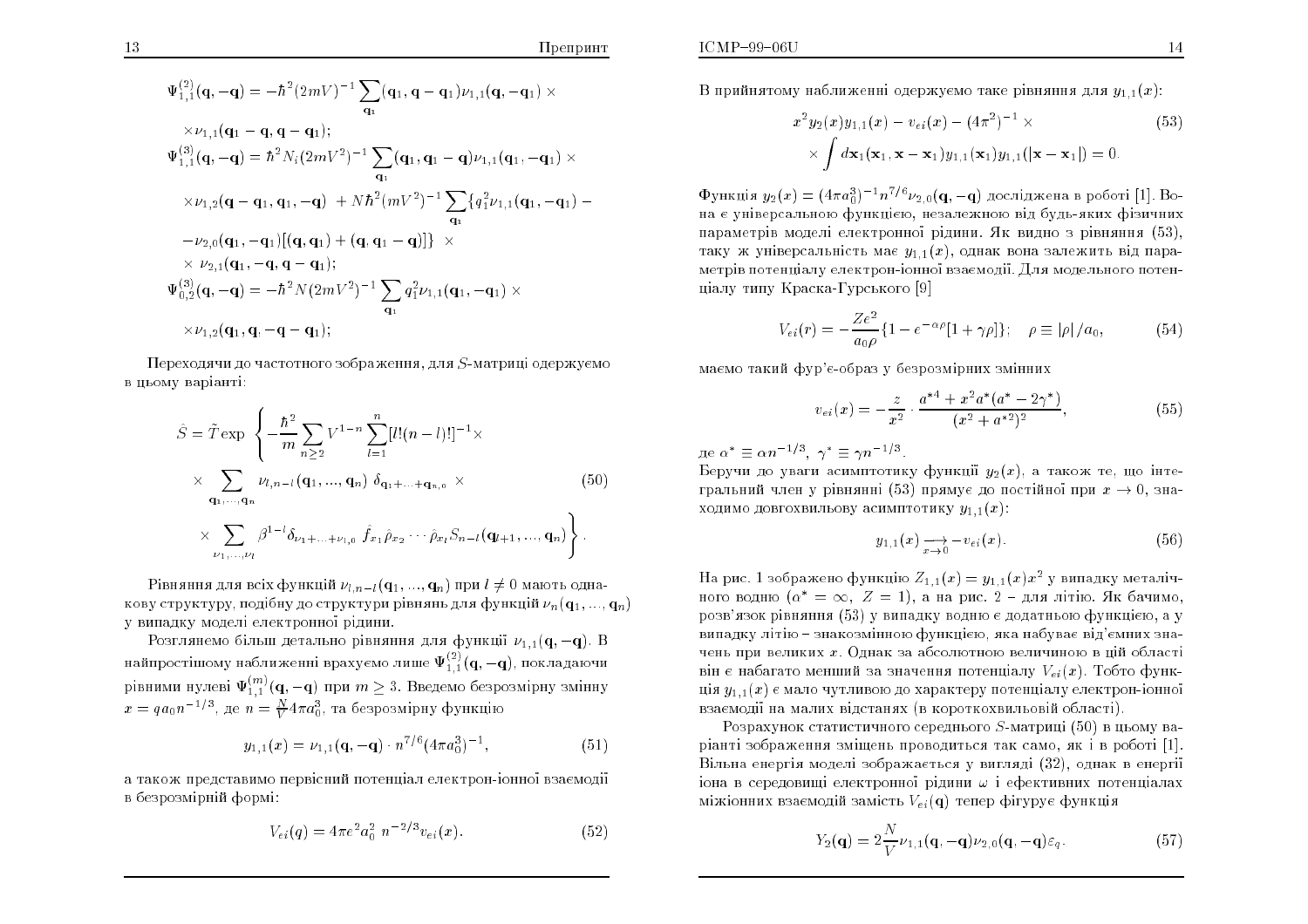$q_2$ 

Пе слабкий перенормований потенціал, який мало чутливий до короткосяжної частини первісного потенціалу електрон-іонної взаємодії, він забезпечує швидку збіжність рядів теорії збурень.

В наближенні парних ефективних взаємодій маємо:

$$
\omega = NV^{-1}V_{ei}(0) - \frac{1}{2!V^2} \sum_{q} Y_2^2(q)\tilde{\mu}_2(\mathbf{q}, -\mathbf{q}; 0, 0) +
$$
  
+ 
$$
\frac{1}{3!} \sum_{q_1, q_2} \tilde{\mu}_3(\mathbf{q}_1, \mathbf{q}_2, -\mathbf{q}_1 - \mathbf{q}_2; 0, ..., 0) \times
$$
  

$$
\times Y_2(\mathbf{q}_1)Y_2(\mathbf{q}_2)Y_2(\mathbf{q}_1 + \mathbf{q}_2) + ...,
$$
  

$$
\Phi_2(q) = V_{ii}(q) - \tilde{\mu}_2(\mathbf{q}, -\mathbf{q}; 0, 0)Y_2^2(\mathbf{q})V^{-1} + V^{-2}Y_2(q) \sum \times
$$

$$
\times \; Y_2(\mathbf{q}_2) Y_2(\mathbf{q}+\mathbf{q}_2) \tilde{\mu}_2(\mathbf{q},\mathbf{q}_2,-\mathbf{q}-\mathbf{q}_2;0,...,0)
$$

Тут  $\tilde{\mu}_n(\mathbf{q}_1,...,\mathbf{q}_n;0,...,0)$  – статичні границі *п*-частинкових кореляційних функцій.

### 5. Потенціали ефективних двочастинкових взаємодій в іонній моделі металу. Енергія зв'язку простих металів

Наведемо в цьому розділі потенціали ефективної двоїонної взаємодії (із врахуванням прямого відштовхування іонів за законом Кулона) для металічного водню (рис. 3) та літію (рис. 4)

$$
\tilde{\Phi}_2(\mathbf{R}_i - \mathbf{R}_j) = \frac{Ze^2}{|\mathbf{R}_i - \mathbf{R}_j|} + \frac{1}{V} \sum_{\mathbf{q}} e^{i\mathbf{q}(\mathbf{R}_i - \mathbf{R}_j)} \Phi_2(\mathbf{q})
$$
(59)

в різних наближеннях: крива 1 відповідає наближенню хаотичних фаз звичайної теорії збурень, крива  $2$  - перенормованій теорії збурень відносно міжелектронних та електрон-іонних взаємодій

Як бачимо з рисунків, коректні результати одержуються лише при перенормуванні міжелектронних та електрон-іонних взаємодій. Перенормована теорія збурень за степенями ефективного потенціалу  $Y_{ei}(q)$  приводить до того, що багатою нні взаємодії  $\Phi_n(R_1,...,R_n)$ при  $n > 3$  відіграють роль поправок, а наближення хаотичних фаз дає такі ж результати, як при врахуванні поправок на локальне поле в рамках звичайної теорії збурень.

Потенціали ефективних двочастинкових взаємодій є мікроскопічними характеристиками, а їх пряма експериментальна інтерпретація складає важку і неоднозначну задачу. Лише розрахунок макроскопічних характеристик і їх порівняння з експериментальними даними дозволяє встановити достовірність результатів і допустимість прийнятих наближень. Такими характеристиками є пружні сталі і енергія зв'язку металу.

Згідно з формулами (32), (35) у наближенні статичних іонів (що допустимо в області температур, набагато нижчих за температуру Дебая) середнє значення енергії металу визначається виразом

$$
E_M = E_{e.p.} + N_i \omega + \frac{1}{2!} \sum_{i+j} \tilde{\Phi}_2 (\mathbf{R}_i - \mathbf{R}_j) + \frac{1}{3!} \sum_{i \neq j \neq k} \Phi_3 (\mathbf{R}_i, \mathbf{R}_j \mathbf{R}_k) + \dots,
$$
\n(60)

в якому  $E_{e,p}$  – енергія моделі електронної рідини. Щоб знайти енергію зв'язку металу, слід відняти від  $E_M$  сумарну енергію  $N_i$  ізольованих атомів у вакуумі. В розрахунку на один іон це дає такий вираз для енергії зв'язку металу

$$
\varepsilon_{\text{3B}} = N_i^{-1} [E_M - N_i E_{am}] = \omega + Z \frac{e^2}{2a_0} \varepsilon(r_s) + E_{\text{ion}}^z + (61)
$$

$$
+ \frac{1}{2!} \sum_{n \ge 1} \tilde{\Phi}_2(R_n) A_n + \frac{1}{N_i 3!} \sum_{i \ne j \ne k} \Phi_3(\mathbf{R}_i, \mathbf{R}_j, \mathbf{R}_k) + \dots
$$

Тут Z - валентність іона,  $\varepsilon(r_s)$  - безрозмірна (в рідбергах на електрон) енергія електронної рідини,  $R_n$  - радіус *n*-ої координаційної сфери, на якій розміщено  $A_n$  сусідів іона, що знаходиться в початку координат, і т.д.;  $E_{\text{ion}}^z$  - сума енергій Z послідовних іонізацій атома  $(E_{\text{ion}}^{z} > 0)$ . Розраховані нами енергії зв'язку простих металів навелені в таблиці 1.

#### Таблиця 1.

Енергія зв'язку неперехідних металів, Ry

| Метал                                                      | Nа                                                  | Mε | Zn           |   |         |
|------------------------------------------------------------|-----------------------------------------------------|----|--------------|---|---------|
|                                                            | $.482$   0.445   0.374   1.655   1.86   3.82   6.97 |    |              |   |         |
| $\epsilon$ <sub><math>\kappa</math></sub> $\epsilon$ $\pi$ | $.51 \pm 0.46 \pm 0.39 \pm 1.78$                    |    | $\mathbf{P}$ | Δ | 1417 24 |

Враховувались лише парні ефективні взаємодії іонів  $\tilde{\Phi}_2(\mathbf{R}_i - \mathbf{R}_i)$ тричастинкові взаємодії не приймались до уваги. Як бачимо з таблиці, відносне відхилення від експериментальних значень  $\varepsilon_{\text{eq}}^{\text{excn}}$  [10] складає менше 8%.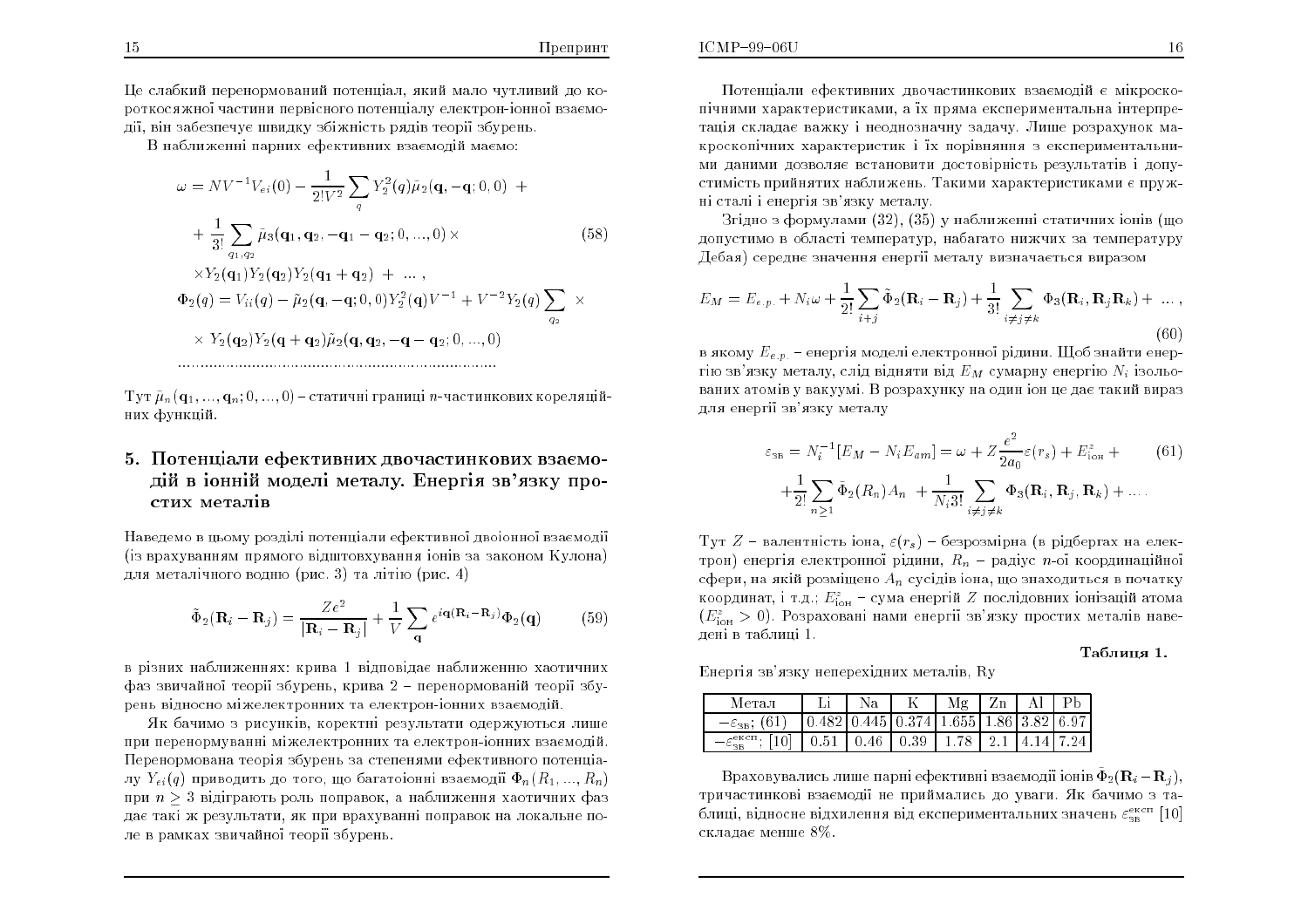## Jireparvpa

- 1. Ваврух М.В., Куштай Я.В., Солов'ян В.Б. Циклічне перетворення статистичної суми і зображення зміщень в теорії фермісистем // ЖФД. - 1998. - **2**, N 1. - С. 23-29.<br>Рођења
- 2. Ваврух М.В., Куштай Я.В., Солов'ян В.Б., Тишко Н.Л. Модифіковане зображення зміщень і циклічне перетворення статистичної суми в теорії електронної рідини. - Львів, 1998. - 20 с. - (Препринт Ін-ту фізики конденс. систем НАН України; ICMP-<br>00. 1511) 98-15U).
- 3. Ваврух М.В. Обобщение концепции локального поля в теории ферми-жидкостей // ФНТ. - 1996. - 22, N 9. - C. 1005-1017.
- 4. Абрикосов А.А., Горьков Л.П., Дзялошинский И.Е. Методы<br>. квантовой теории поля в статистической физике. - М.: Физматгиз, 1962. - 443 с.
- 5. Ваврух М.В., Крохмальский Т.Е. Простейшие динамические кумулянты идеального электронного газа // Укр. физ. журн. -<br>1007 – 20 N 4 – C (01.005  $1987. - 32, N 4. - C. 621-625.$
- 6. Vavrukh M. and Krokhmalskii T. Referen
e system approa h in theelectron liquid theory. I. General relations // Phys. stat. sol. (b). - $1991. - 168. - P. 519-532.$
- 7. Фурман В.В., Якібчук П.М. Псевдопотенціал у методі фазових функцій. Структура модельного потенціалу перехідних та рідкоземельних металів // ЖФД. - 1996. - 1, N 1. - С. 134-147.
- 8. Ваврух М.В., Мулява Я.М. Врахування локалізованих станів у мікроскопічній теорії металів // ЖФД. - 1997. - 1, N 2. - C. 257-266.
- 9. Гурский З.А., Краско Г.Л. Модельный потенциал и некоторые свойства щелочных и щелочноземельных металлов // ДАН  $CCCP. - 1971. - 197, N 4. - C. 810-813.$
- 10. Таблицы физических величин. Справочник / Под ред. Кикоина H.K. М.: Атомиздат, 1976. - 1005 с.



Рис. 1. Функція  $Z_{1,1}(x)$  у випадку металічного водню



Рис. 2. Функція  $Z_{1,1}(x)$  у випадку літію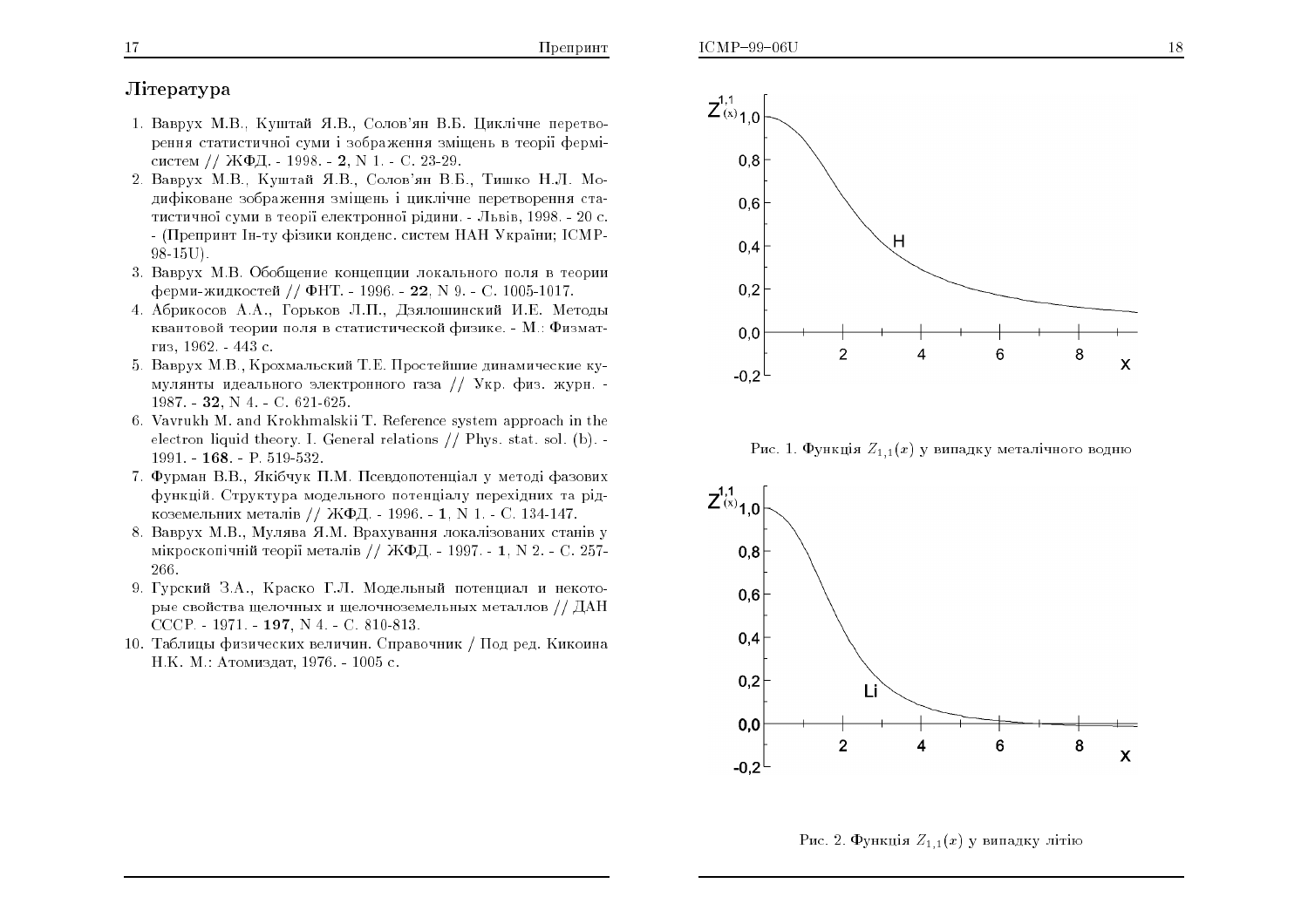

Рис. 3. Криві потенціалів двоіонної взаємодії для металічного водню



Рис. 4. Криві потенціалів двоіонної взаємодії для літію